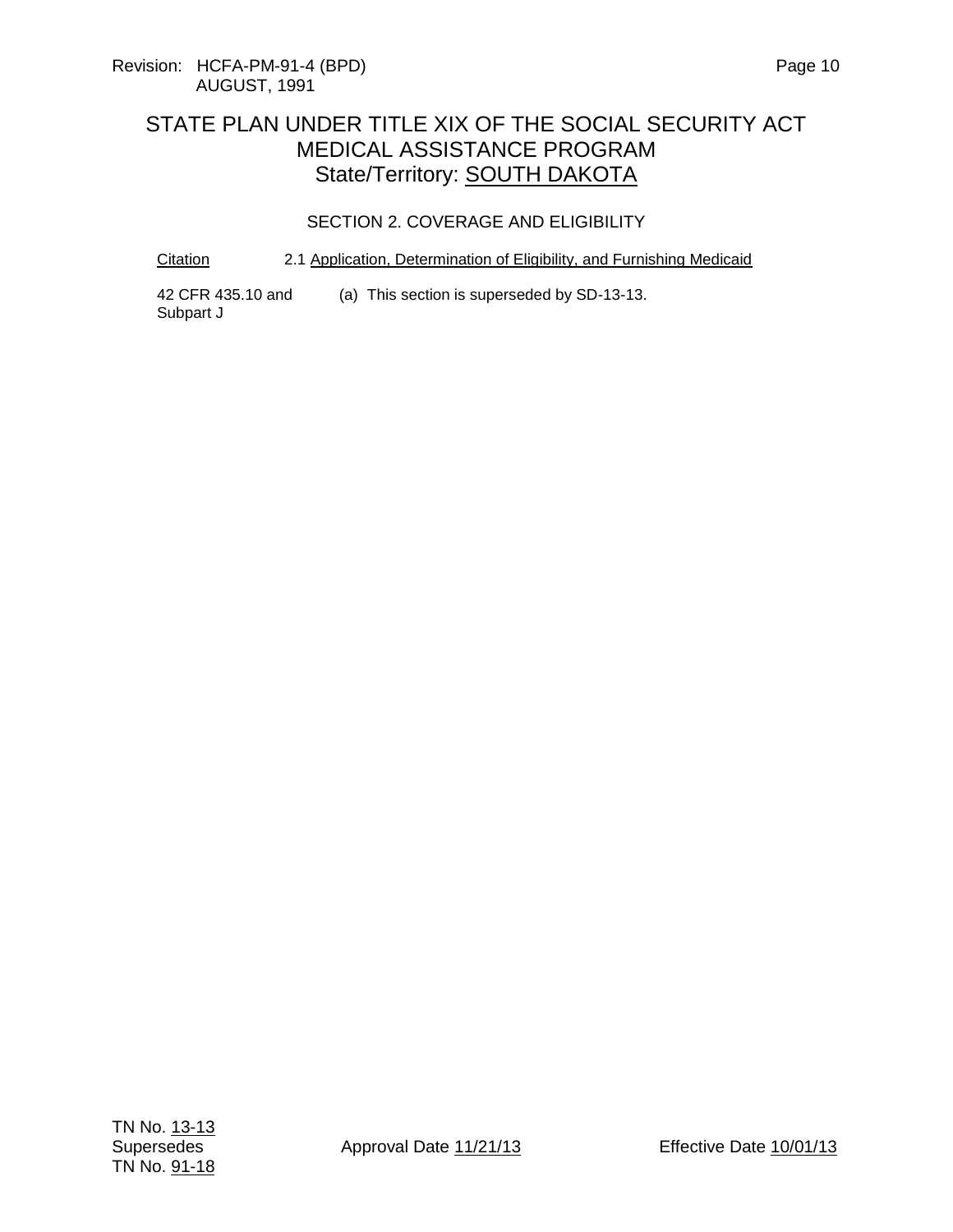#### SECTION 2. COVERAGE AND ELIGIBILITY

| Citation                                   | 2.1 | (continued) |     | Application, Determination of Eligibility, and Furnishing Medicaid                                                                                                                                                                                                                                                                                                                                                                          |
|--------------------------------------------|-----|-------------|-----|---------------------------------------------------------------------------------------------------------------------------------------------------------------------------------------------------------------------------------------------------------------------------------------------------------------------------------------------------------------------------------------------------------------------------------------------|
| 42 CFR 435.914<br>$1902(a)(34)$ of the Act |     | (b)         |     | $(1)$ Except as provided in item 2.1(b)(2) and (3) below, individuals are<br>entitled to Medicaid services under the plan during the three<br>months preceding the month of application, if they were, or on<br>application would have been, eligible. The effective date of<br>prospective and retroactive eligibility is specified in ATTACHMENT<br>$2.6 - A$ .                                                                           |
| $1902(e)(8)$ and $1905(a)$<br>of the Act   |     |             |     | (2) For individuals who are eligible for Medicare cost-sharing<br>expenses as qualified Medicare beneficiaries under Section<br>$1902(a)(10)(E)(i)$ of the Act, coverage is available for services<br>furnished after the end of the month in which the individual is first<br>determined to be a qualified Medicare beneficiary. <b>ATTACHMENT</b><br>2.6-A specifies the requirements for determination of eligibility for<br>this group. |
| 1902(a)(47) and 1920 of<br>the Act         |     |             |     | (3) Pregnant women are entitled to ambulatory prenatal care under<br>the plan during a presumptive eligibility period in accordance with<br>Section 1920 of the Act. <b>ATTACHMENT 2.6-A</b> specifies the<br>requirements for determination of eligibility for this group.                                                                                                                                                                 |
| 42 CFR 434.20                              |     |             | is: | (c) The Medicaid agency elects to enter into a risk contract with an HMO that                                                                                                                                                                                                                                                                                                                                                               |
|                                            |     |             |     | Qualified under Title XIII of the Public Health Service Act or is<br>provisionally qualified as an HMO pursuant to Section 1903(m)(3)<br>of the Social Security Act.                                                                                                                                                                                                                                                                        |
|                                            |     |             |     | Not Federally qualified, but meets the requirements of 42 CFR<br>434.20(c) and is defined in ATTACHMENT 2.1-A.                                                                                                                                                                                                                                                                                                                              |
|                                            |     |             |     | X Not applicable.                                                                                                                                                                                                                                                                                                                                                                                                                           |
| 1932 of the Act                            |     |             |     | (d) The Medicaid agency elects to operate a Primary Care Case<br>Management (PCCM) Program that meets the requirements of Section<br>1932 of the Act as defined in <b>ATTACHMENT 2.1-A.</b>                                                                                                                                                                                                                                                 |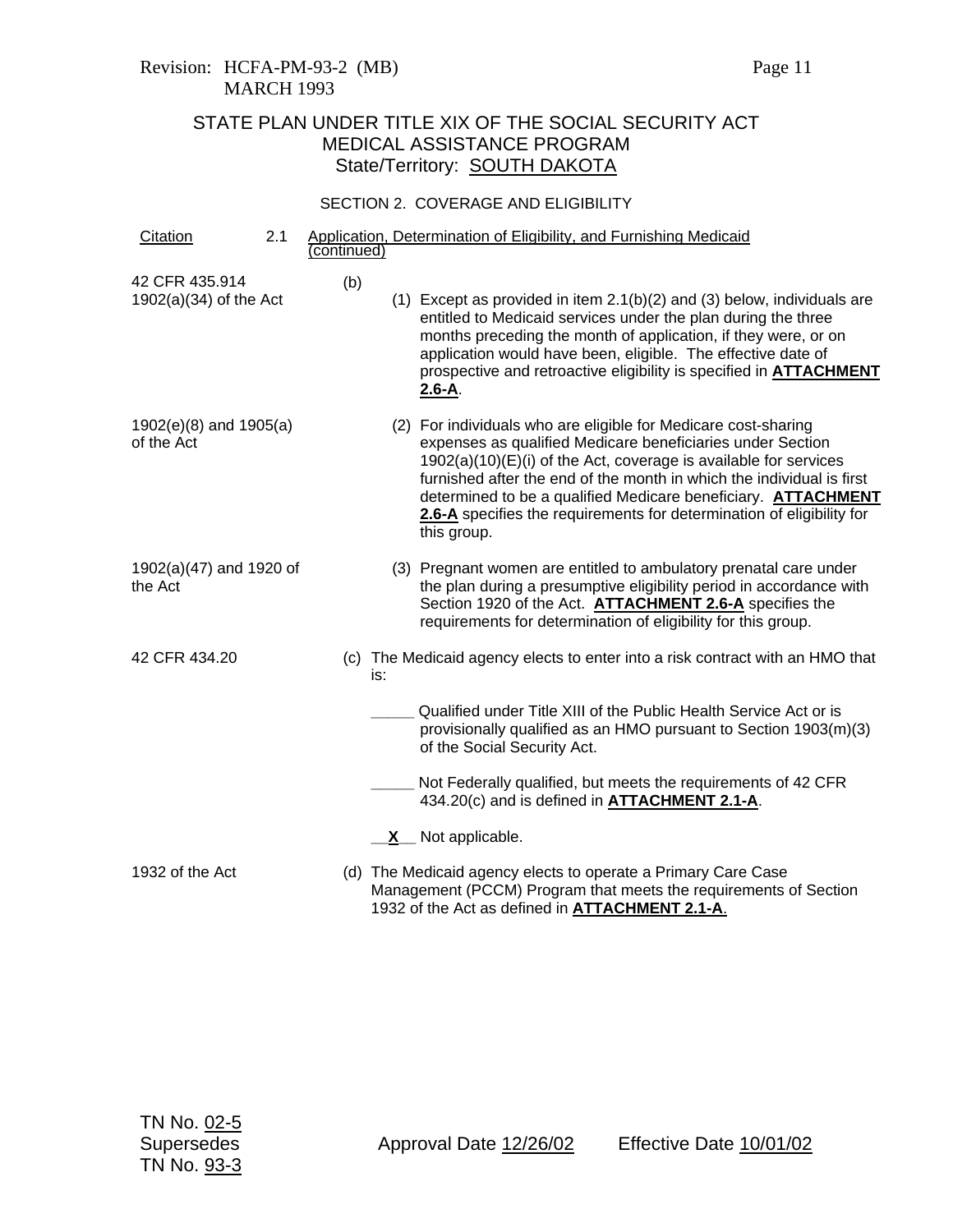#### SECTION 2. COVERAGE AND ELIGIBILITY

#### Citation 2.1 Application, Determination of Eligibility, and Furnishing Medicaid

1902(a)(55) of the Act (d) This section is superseded by SD-13-13.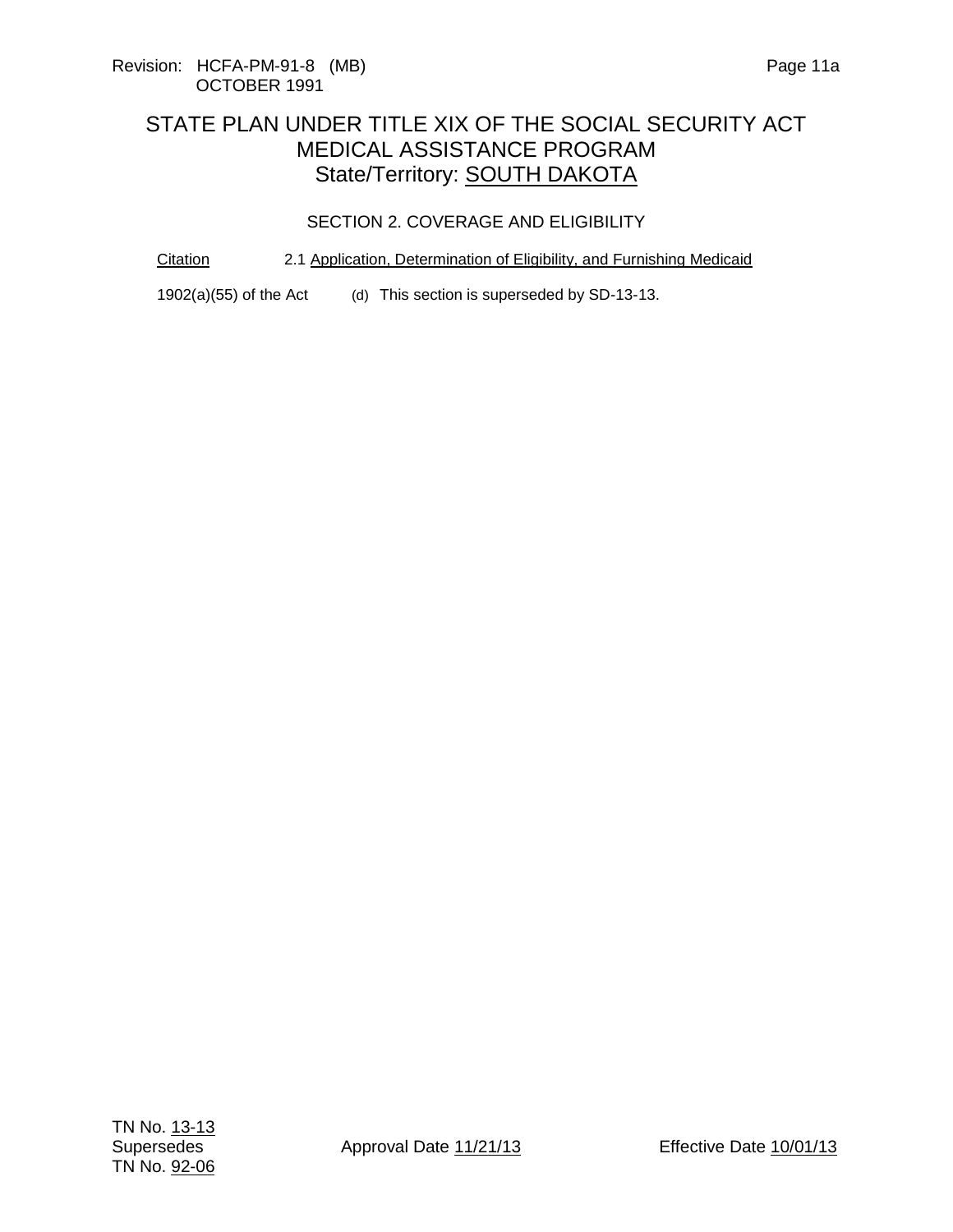## SECTION 2. COVERAGE AND ELIGIBILITY

**Citation** 1902(e)(13) of the Act

- 2.1 Application, Determination of Eligibility and Furnishing Medicaid (continued)
	- (e) Express Lane Option. The Medicaid State agency elects the option to rely on a finding from an Express Lane agency when determining whether a child satisfies one or more components of Medicaid eligibility. The Medicaid State agency agrees to meet all of the Federal statutory and regulatory requirements for this option. This authority may not apply to eligibility determinations made before February 4, 2009, or after September 30, 2013.
		- (1) The Express Lane option is applied to:
			- Initial determinations

**Nedeterminations** 

- $X$  Both
- (2) A child is defined as younger than age:
	- $X$  19
	- 20
	- 21
- (3) The following public agencies are approved by the Medicaid State agency as Express Lane agencies:

Supplemental Nutrition Assistance Program (SNAP)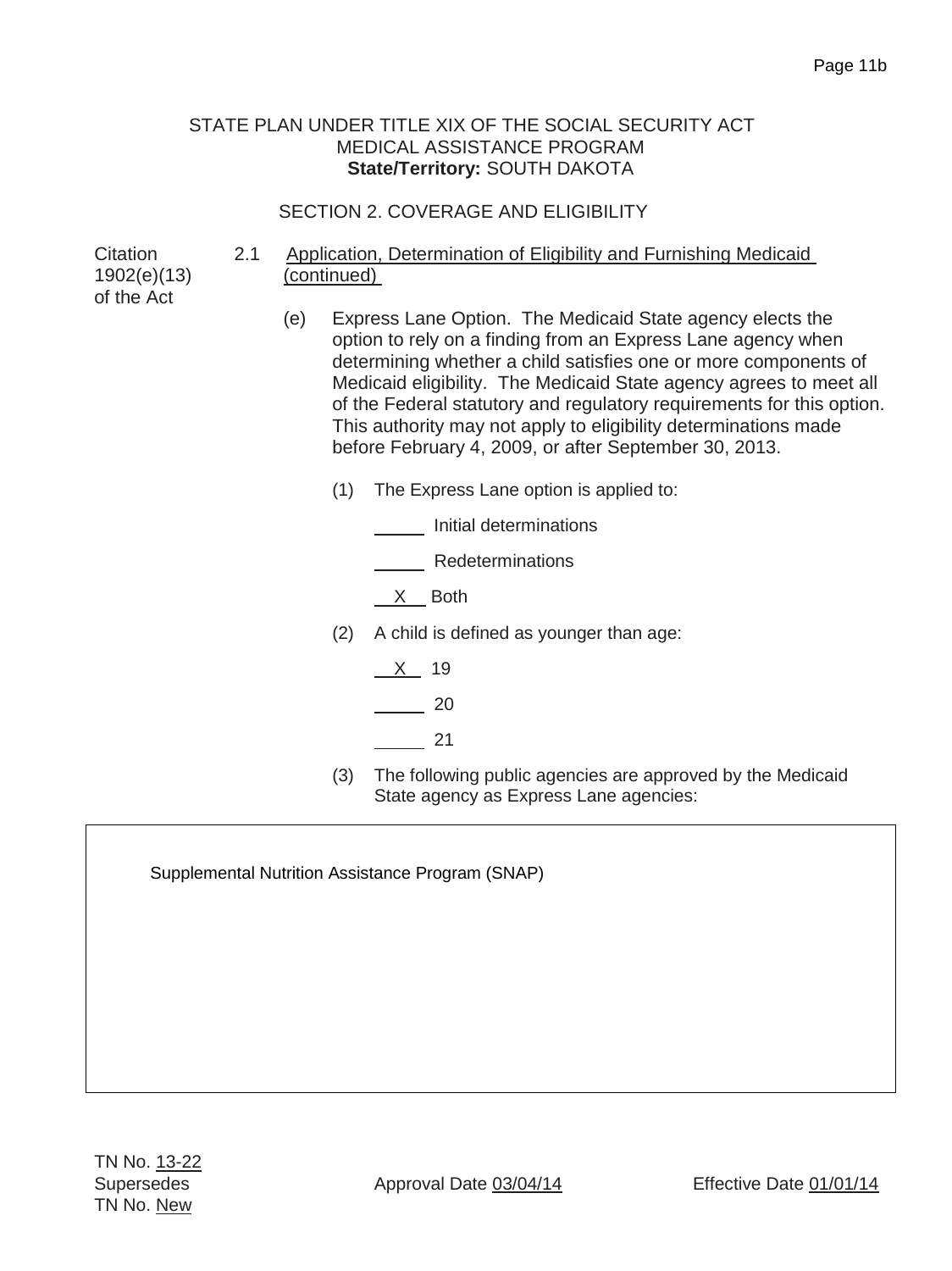## SECTION 2. COVERAGE AND ELIGIBILITY

## 2.1 Application, Determination of Eligibility and Furnishing Medicaid (continued)

(4) The following component/components of Medicaid eligibility are determined under the Express Lane option. Also, specify any differences in budget unit, deeming, income exclusions, income disregards, or other methodology between Medicaid eligibility determinations for such children and the determination under the Express Lane option.

Income eligibility will be determined under the Express Lane Option.

## **Income**

SNAP: The gross income test is at or below 130% of the federal poverty level. The net income test is at or below 100% of the federal poverty level. Households must be at or below both gross income and net income tests unless one member of the household is over age 60 or permanently disabled, then only has to be at or below the net income test.

Medicaid: The gross income test is at or below 177% FPL.

## **Household**

SNAP household unit consists of the following:

- 1. Husband and wife if they reside together;
- 2. Parents and children under age 22 if they reside together:
- 3. Children under age 18 if he/she resides with an non parent adult who has parental and/or financial control;
- 4. All individuals who reside together and purchase/prepare meals together.

Medicaid household unit consists of tax filer, tax dependent (including spouse living in the home). For nontax filer, non-tax dependent or a tax dependent with an exception, the household unit consists of the individual and, if living with the individual, the individual's natural, adopted and step children under the age of 19. In the case of individuals under age 19, the individual's natural, adopted and step parents and natural, adoptive and step siblings under age 19.

## **Deeming**

No income deeming rules for SNAP or Medicaid.

## **Income Exclusions**

SNAP: Income exclusions are: educational income; legally obligated child support paid; allowable selfemployment costs; in-kind income; vendor payments; HUD utility payments; foster care payments if the child is opted out of SNAP; charitable donations if not intended for the household's basic month to month needs; loans; reimbursements if not for normal living expenses; third party funds; earnings of child under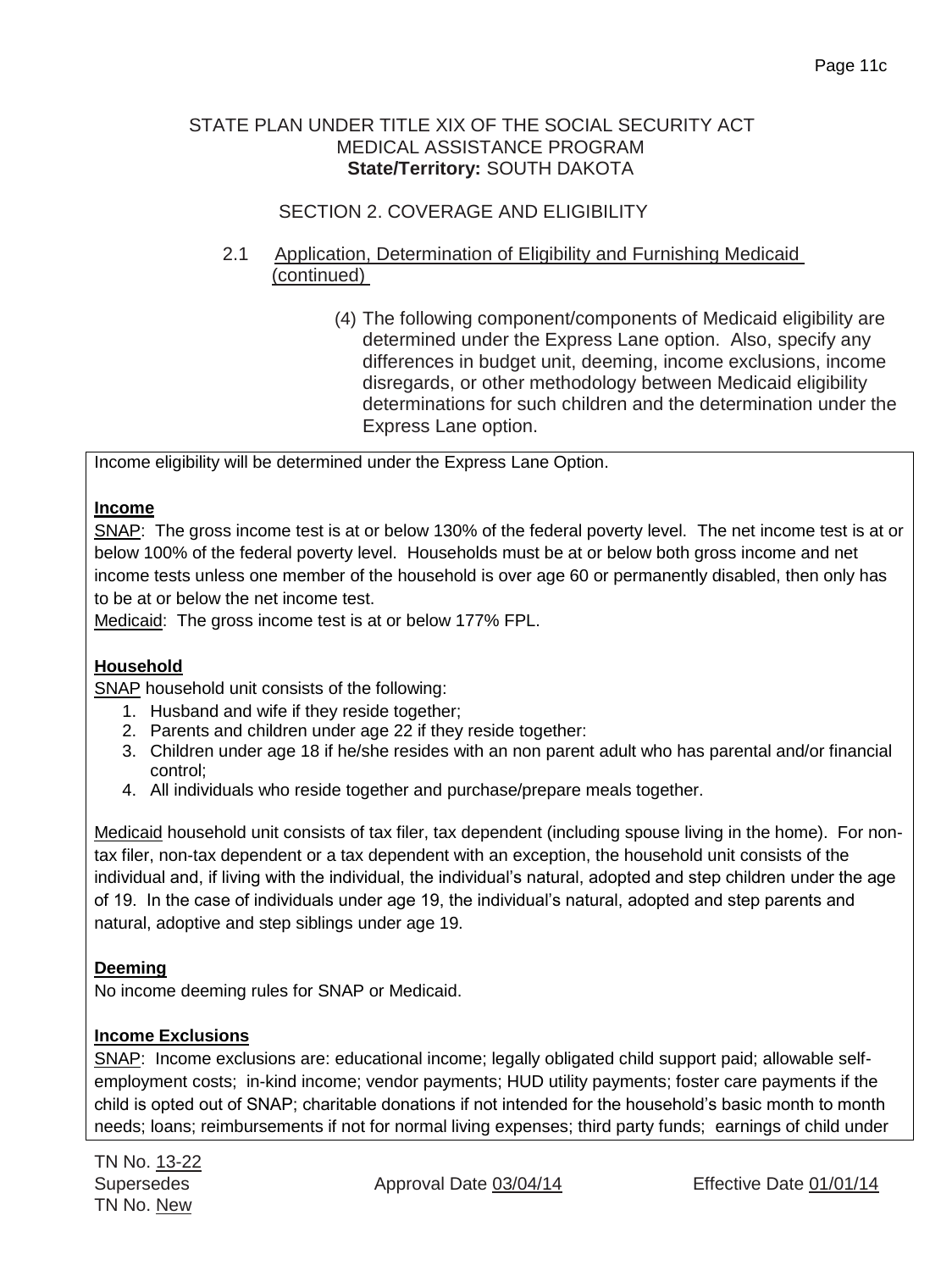age 18 if the child is in school at least ½ time and the child is residing with a parent or an adult with parental control; lump sum payments; income tax refunds and earned income tax credits; energy assistance; recoupments from the source used to repay the source; Workforce Investment income if it is not on the job training; and income excluded by federal law.

SNAP deducts a standard deduction (based on household size), 20% of earned income; dependent care expenses if needed for training or employment; medical expenses for individuals over age 60 or permanently disabled; and a portion of the household's shelter expenses from the household's gross income to arrive at a net income figure to determine the benefit amounts.

Farm losses are deducted from other income if the farm grossed at least \$1000 in the business year.

Medicaid: Based on Tax rules.

` (5) Check off and describe the option used to satisfy the Screen and Enroll requirement before a child may be enrolled under title XXI. (a) Screening threshold established by the Medicaid agency as: \_\_\_\_ (i) \_\_\_\_\_ percentage of the Federal poverty level which exceeds the highest Medicaid income threshold applicable to a child by a minimum of 30 percentage points: specify \_\_\_\_\_\_\_\_\_\_\_\_\_\_\_\_\_\_\_\_\_\_\_\_\_\_\_\_\_\_\_\_; or \_\_\_\_ (ii) percentage of the FPL (describe how this reflects the value of any differences between income methodologies of Medicaid and the Express Lane agency:

\_\_\_); or

(b) Temporary enrollment pending screen and enroll.

\_\_\_\_\_\_\_\_\_\_\_\_\_\_\_\_\_\_\_\_\_\_\_\_\_\_\_\_\_\_\_\_\_\_\_\_